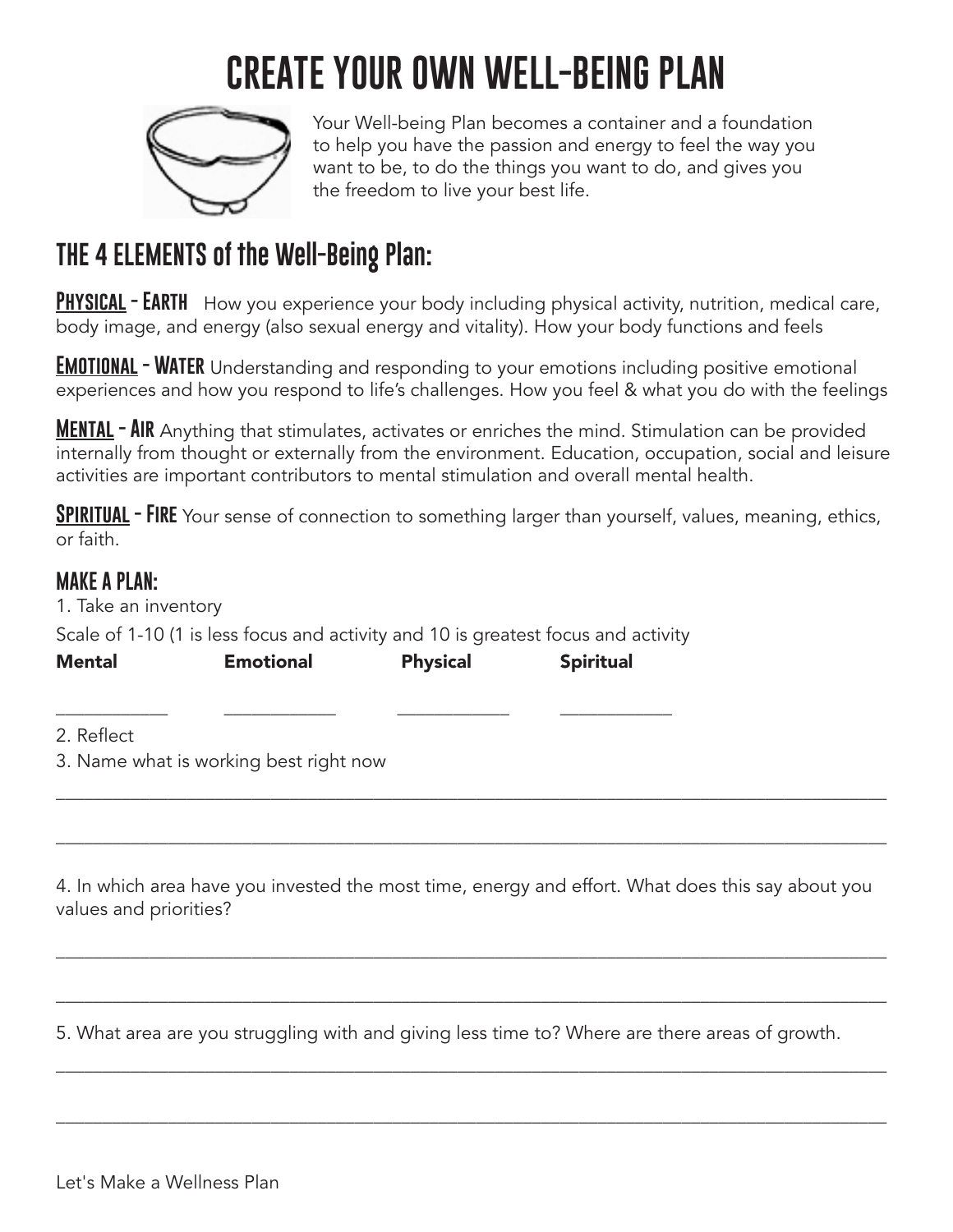# **MY WELLNESS PLAN**



\_\_\_\_\_\_\_\_\_\_\_\_\_\_\_\_\_\_\_\_\_\_\_\_\_\_\_\_\_\_\_\_\_\_\_\_\_\_\_\_\_\_\_\_\_\_\_\_\_\_\_\_\_\_\_\_\_\_\_\_\_\_\_\_\_\_\_\_\_\_\_\_\_\_\_\_\_\_\_\_\_\_\_\_\_\_\_\_\_

\_\_\_\_\_\_\_\_\_\_\_\_\_\_\_\_\_\_\_\_\_\_\_\_\_\_\_\_\_\_\_\_\_\_\_\_\_\_\_\_\_\_\_\_\_\_\_\_\_\_\_\_\_\_\_\_\_\_\_\_\_\_\_\_\_\_\_\_\_\_\_\_\_\_\_\_\_\_\_\_\_\_\_\_\_\_\_\_\_

**My Wellness Affirmation / Motivation:**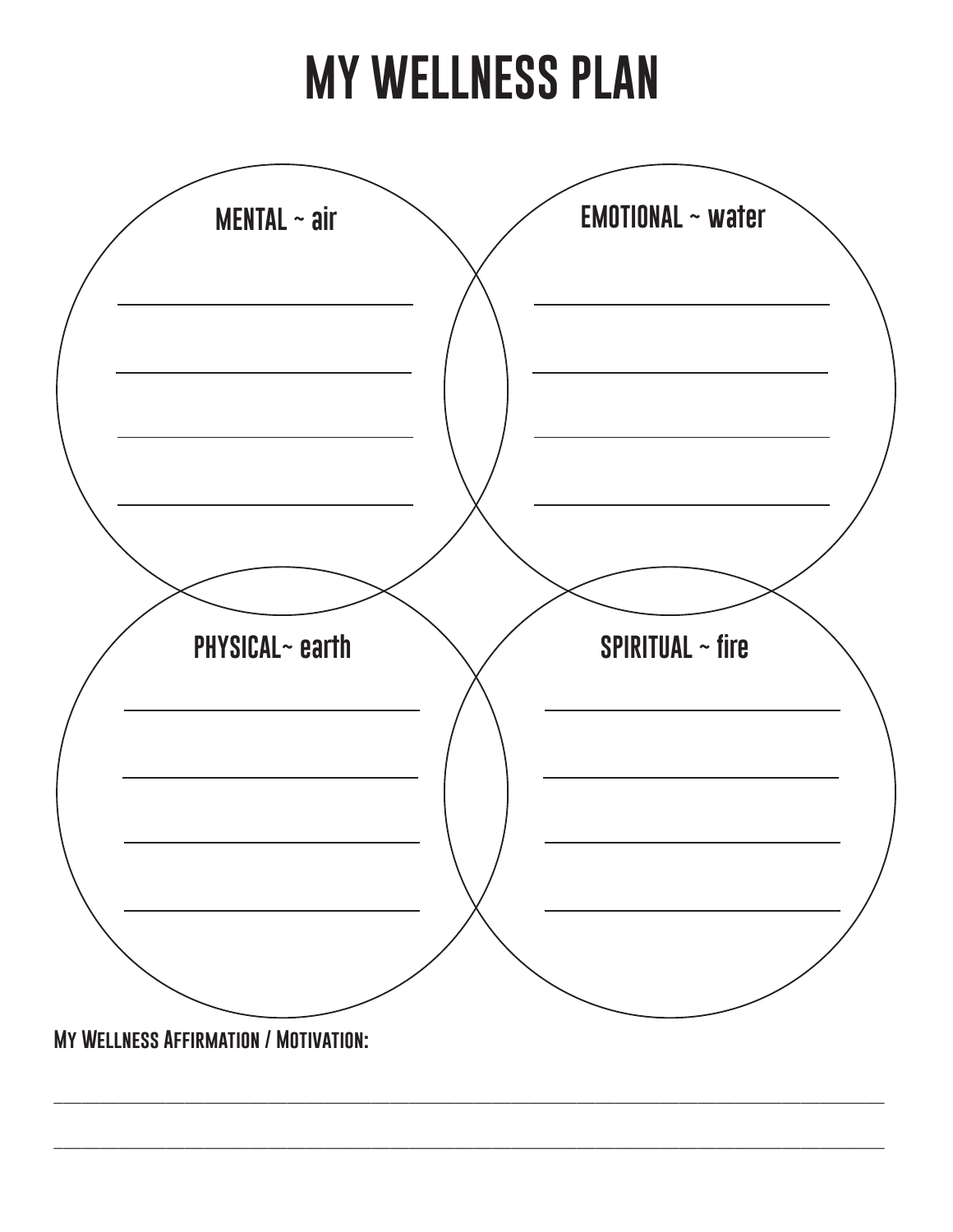### **Mental**

Exercise the brain to improve memory, focus, or daily functionality. Brain exercises to help keep you mentally sharp

- Work a puzzle.
- Play cards.
- Learn a new skill/ hobby.
- Teach a skill.
- Listen to music.
- Learn a song.
- Learn new dance moves
- Play a musical instrument.
- Listen to a podcast or watch TedTalks.
- Read a book.
- Take a course.
- Learn to paint or draw.
- Write poetry.
- Try Using Your Non-Dominant Hand
- Go to Therapy
- Work on Brain Games: https://www.verywellmind.com/top-websites-and-games-for-brainexer-cise-2224140
- Do Breathwork https://motherhoodcommunity.com/improve-mental-focus-concentration-using-breath/

### **Mental Health**

Techniques to Reduce Anxiety

Anxiety is a feeling of intense discomfort, which drives people to avoid the feared stimuli. Anxiety is defined by avoidance. Every time one avoids an anxiety-producing situation, anxiety will be even worse the next time around. The brain sees it like this: "When I avoid this situation, I feel better. I guess I should try to avoid it next time too."

#### COGNITIVE BEHAVIORAL THERAPY (CBT)

CBT works by identifying and addressing how thoughts and behaviors interact to create anxiety. and helps one recognize how negative thought patterns influence feelings and behavior Situation --> Thought--> Emotion --> Behavior

#### Challenge Negative Thoughts / Ask these questions

"Is there evidence for my thought, or am I making assumptions?"

- "What's the worst that could happen? Is that outcome likely?"
- "What's the best that could happen?"
- "What's most likely to happen?"
- "Will this matter a week from now, a year from now, or five years from now?"

Use the Opposite Action Technique: The opposite action skill is a deliberate attempt to act OPPO-SITE of your emotional urge. If your emotions are doing more harm than good, try acting opposite. Find the opposite action to our common emotion urges here: https://www.mindsoother.com/blog/ using-opposite-action-for-overwhelming-emotions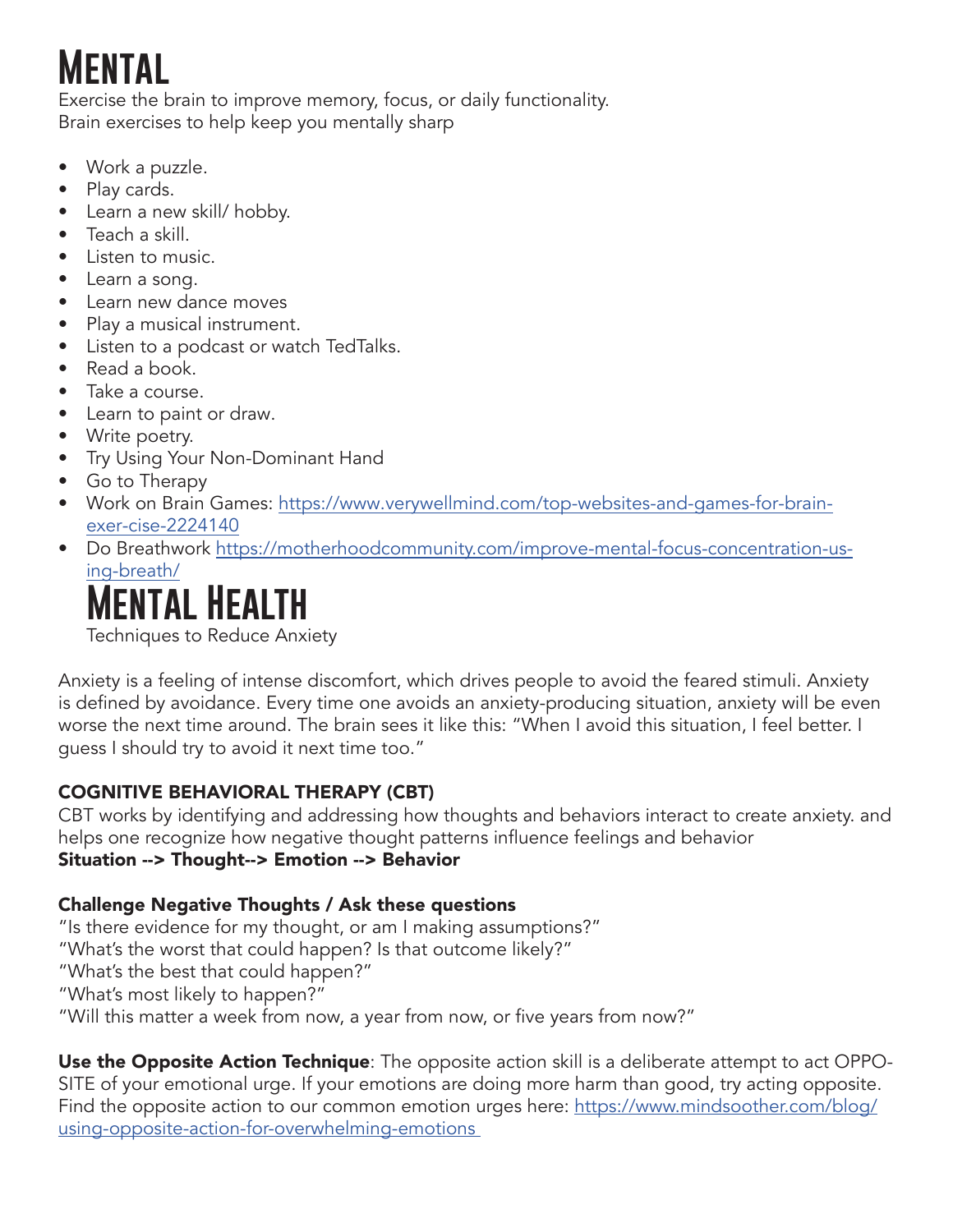### **Emotional**

How you feel and how you respond to those feelings are central to your emotional well-being. Emotional well-being includes both positive emotional experiences and responding to life's challenges and the painful emotions that may arise. To build emotional wellness, pay attention to both sides.

#### Take time to be more aware of your feelings

• The RAIN method is an awareness practice that can be used to shift our relationship to emotions and help regulate them.

**Recognize**: Take a brief moment in your day to stop and recognize what you are

feeling in the moment. Allow: Allow the feeling to be there. We don't need to try and change emotions; we can just give them space to be there. Investigate: Now take time to investigate where you are experiencing the feeling inthe body. Is there tension, discomfort, a change in breath? Is there a movement of energy, openness, ease in the body? Stay with these feelings for a bit longer than you normally would. **Nurture:** The last step is to adopt a nurturing stance towards ourselves when difficult emotions arise.

#### Focus on the positive

• Smiling meditation - neuropeptides are released when you smile - dopamine, serotonin, endorphins

#### Practice the 3s: for every negative thought create 3 positive ones.

**Gratitude journal**: 1. 3 things you are grateful 2. 3 things you are looking forward to. 3. 3 things that have gone well.

#### Social connections:

- Make a point of having quality face-to-face interactions in your daily life. Co-workders, passerby make eye contact, smile.
- Let the important people in your life know how much you appreciate them
- Identify the people that you feel good to be around and work on building those relationships
- Broaden your social circle: clubs, groups, volunteering
- Connect with friends and talk about feelings

#### Explore what makes you you.

Ask yourself what you want at this stage of your life or how your actions today will serve you tomorrow. You might also invest in a guided journal or keep a list of journal prompts you like.

#### Journal Prompts

• What brings you joy?, Describe a place where you felt happiest, What was your greatest fear, and how did you conquer it?, What is something that you would like to change about yourself? https:// www.theblissbean.com/blog/2018/6/18/75-journaling-prompts-for-your-best-life https://daringtolivefully.com/journal-prompts

#### Do Breathwork

#### Reach Out

#### Here are 12 signs it's time to reach out (rather than retreat):

- 1. Feeling depressed, hopeless, or helpless.
- 2. Feeling panicked or obsessed about a situation in your life.
- 3. Feeling increasingly disconnected from the people in your life.
- 4. Dissatisfaction with solitary time but afraid or reluctant to reach out.
- 5. Difficulty getting out of bed.
- 6. Exhaustion even after getting a good night's sleep or taking a break.
- 7. Difficulty focusing even when you have all the right conditions. 8. Loss of motivation, interest, or pleasure in the things you normally care about.
- 9. Changes in your normal sleeping and eating patterns. 10. Mood swings.
- 11. Feeling paralyzed by responsibilities or obligations.
- 12.Having thoughts of hurting yourself or being better off dead.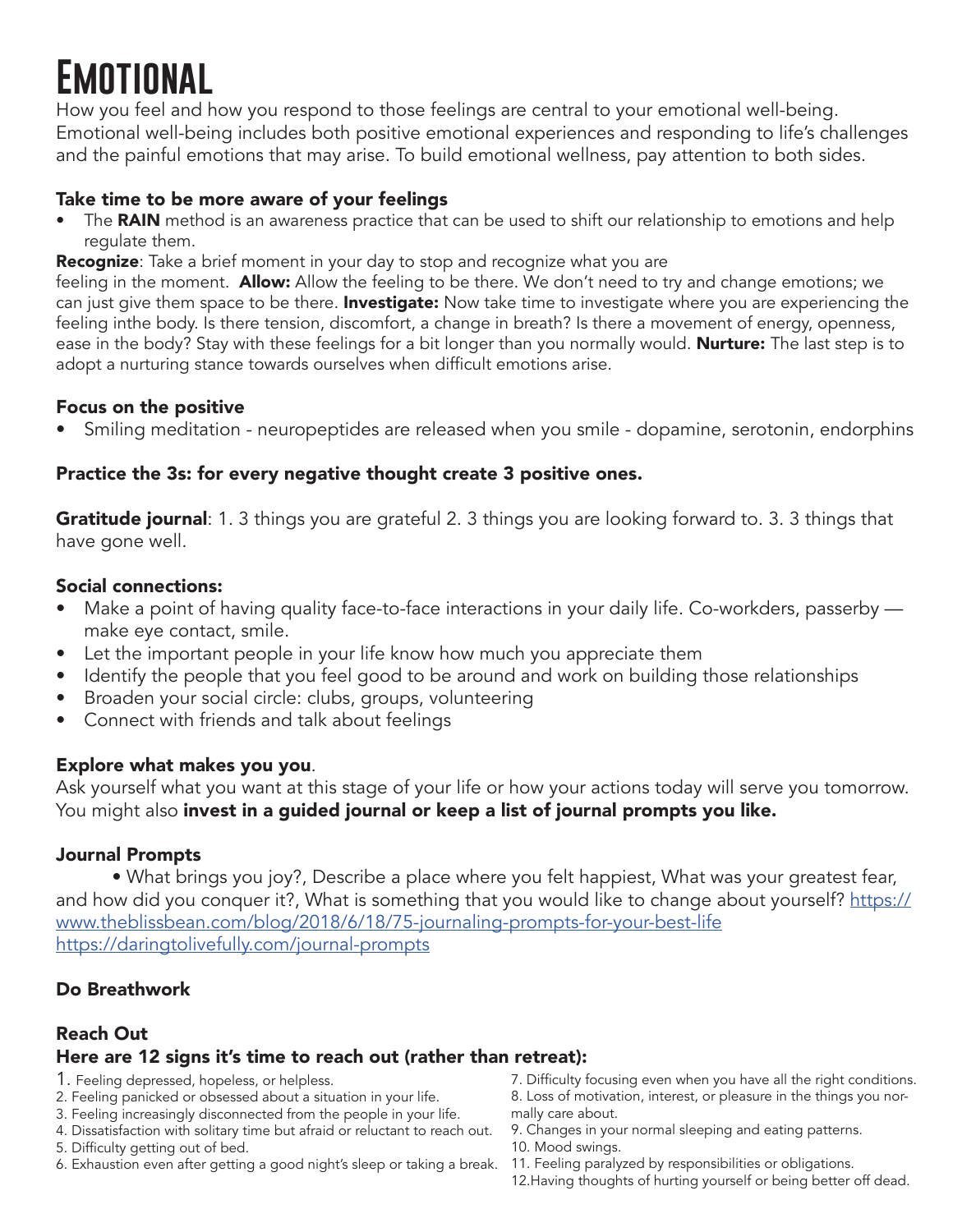## **PHYSICAL**

**Engaging in physical activity on a regular basis** can help decrease your stress, improve your mood, lower your risk of disease, and increase your energy. And neuroscientists tell us that it can even help your concentration, and memory. New research also shows that different kinds of physical activity affect the brain differently. This suggests that adding variety to your physical activity could help your body and your brain in many ways.



Image Courtesy of Conscious Life News

#### Nourish Your Body

- Find the Balance Between Lack of Control and Over Control With Eating
- Learn what your body needs https://www.myplate.gov/
- Practice Intuitive Eating Intuitive eating is an evidence-based, mind-body health approach that follows 10 guiding principles on respecting your body and the signals it's sending. https://www.intuitiveeating.org/10-principles-of-intuitive-eating/

#### Get a Good Night's Sleep

- Learn how you relax best
- **Establish healthy sleep habits**
- Optimize your bedroom for sleep
- Try binaural beats to get your brain ready for sleep. Binaural beats are a technique of combining two slightly different sound frequencies, one in each ear, to create the perception of a single new frequency tone. Research has linked binaural beats with stress relief, better sleep, and enhanced cognitive abilities.

https://www.medicalnewstoday.com/articles/320019#takeaway https://www.gaiameditation.com/free-binaural-beats/

#### Stay in balance or come back in balance with alcohol

#### Honor your sexual health

Do Breathwork https://www.mindbodygreen.com/articles/breathwork-techniques-for-beginners